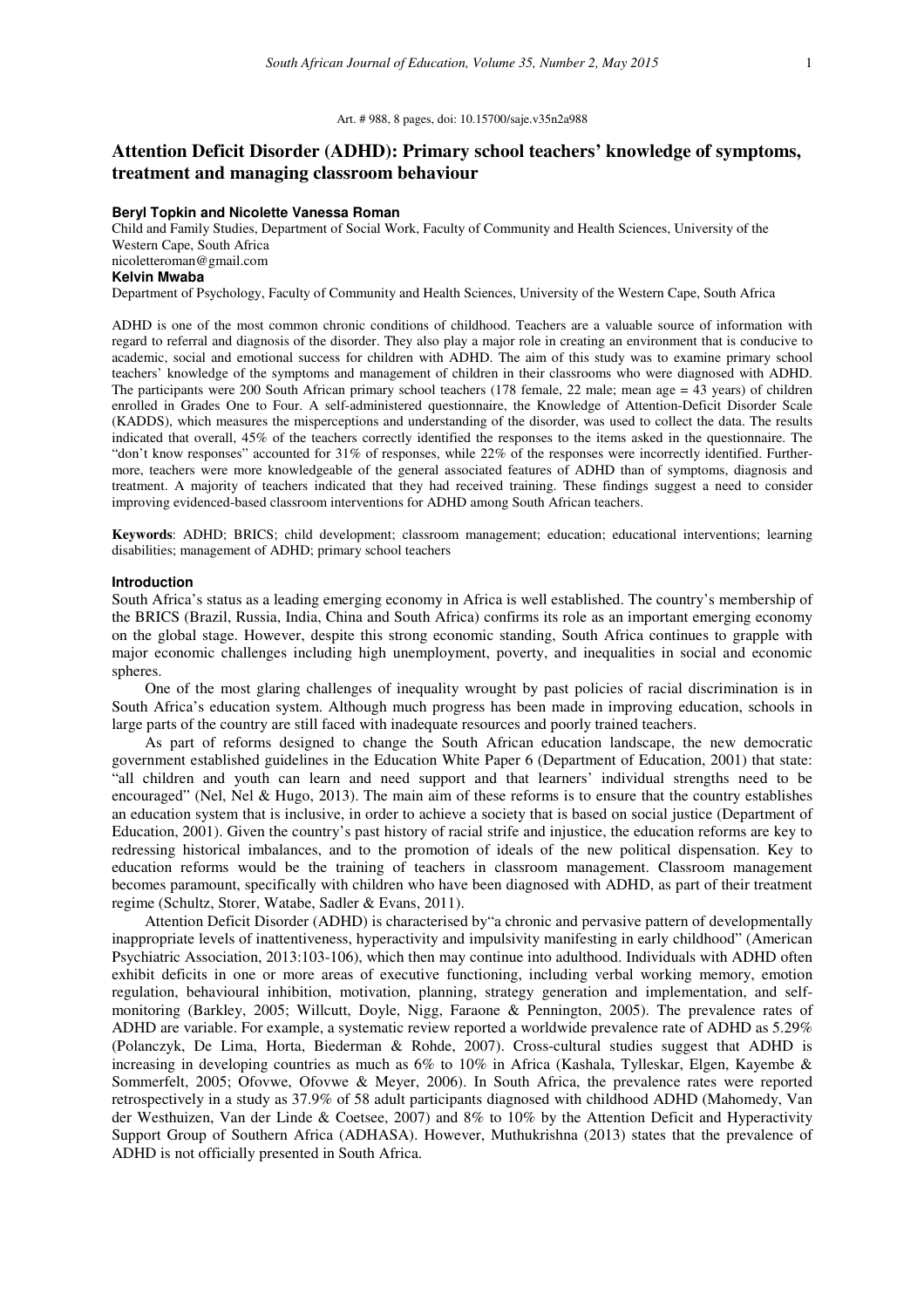ADHD is normally diagnosed by a psychologist or a medical practitioner (Schellack & Meyer, 2012). The diagnostic criteria in the Diagnostic and Statistical Manual for Mental Disorders, Fifth Edition (DSM-5) characterizes ADHD as:

> A persistent pattern of inattention and/or hyperactivity-impulsivity that interferes with functioning or development as characterized by at least six symptoms from either (or both) the inattention group of criteria and the hyperactivity and impulsivity criteria. These symptoms have persisted for at least 6 months to a degree that is inconsistent with developmental level and that negatively impacts directly on social educational and work settings (Sadock, Sadock & Ruiz, 2015:1170).

It is often the teacher who is important in providing the information for diagnosing ADHD (Wolraich, Lambert, Baumgaertel, Garcia-Tornel, Feurer, Bickman & Doffing, 2003).

In a survey investigating the diagnosis of ADHD, two-thirds of the survey respondents indicated that teachers most frequently made the initial referral for a child to be evaluated for ADHD (Malen, 2008). In the course of the diagnosis, the teacher and parent reports are paramount (Snider, Busch & Arrowood, 2003). Often, teachers initiate the referral for an ADHD assessment because the structured school environment means that children with problems of inattention, hyperactivity and impulsivity exhibit behaviours with which the other children and their teachers cannot cope.

Once a child is diagnosed with ADHD, available treatment for ADHD are psychostimulant medication, educational interventions, behaviour modification procedures, diet manipulation and supplements. The management of the disorder then becomes important, because the performance effects of the intervention strategies require close monitoring and feedback to all relevant role-players to improve the child's behaviour (DuPaul & Stoner, 2003). Behaviour therapy and classroom behaviour interventions training for parents have been shown to have positive results when it comes to the treatment of ADHD (Anastopoulos & Farley, 2003). This would then mean that the training of teachers to manage the behaviour of the child diagnosed with ADHD ought to be an important first step for classroom management. This training would need to include knowledge of symptoms and treatment of diagnosing ADHD, as well as managing the behaviour of the child in the classroom.

According to the White Paper 6 (Department of Education, 2001) on Inclusive Education, learners who have special needs, such as having a diagnosis of ADHD, should have a differentiated curriculum and evaluation system that might enable them to progress at their own rate and at their own level, while placed in mainstream classes. Mainstream educators, however, lack the understanding, tolerance and knowledge of ADHD learners (Dore, 2010). They therefore pretend not to see behavioural problems, or sometimes to shut the learner out from class lessons (Ramphal, 2010). Perold, Louw and Kleynhans (2010) found that there was substantial lack of knowledge among teachers in certain key areas of ADHD. Furthermore, teachers also indicated that they had very little or no training in ADHD and the management of ADHD in the classroom. Similarly, Hariparsad (2010) found that teachers required more training on teaching children diagnosed with ADHD, as in-service training on the matter had not been provided by the Department of Education. Research in South Africa suggests that teachers, as a means of managing their classrooms, engage learners who may have ADHD in alternative tasks such as sweeping the classroom, taking messages to other teachers or additional academic work in class (Lopes, Eloff, Howie & Maree, 2009). In the context of an inclusive classroom, teachers need to ensure that children with ADHD participate in the curriculum and classroom activities. In an emerging economy like South Africa, where there may be limited public knowledge of ADHD, teachers have a great role to play in recognising ADHD symptoms (Davies, 2010) as well as managing and supporting the learners with ADHD in the classroom. In the present study we were therefore interested to: 1) assess primary school teachers' knowledge of the symptoms and treatment of ADHD; and 2) determine strategies primary school teachers use to manage children in their classrooms diagnosed with ADHD.

#### **Method**

A cross-sectional descriptive study design was used in this study.

#### **Participants**

Permission to conduct the study was granted by the ethics review board at a university in the Western Cape, the Northern Cape Education Department, and the principals of the relevant schools. Of the 28 primary schools identified in the Kimberley area, 23 schools formed part of the sample as five schools had formed part of the pilot study. Thus the total number of teachers at the 23 schools was 300 teachers. Although all of these teachers were invited to participate in the study, in the end only 200 teachers participated, indicating a response rate of 67 percent.

Scheduled meetings were arranged in order to establish a suitable time and venue permitting accessibility to the Grade One to Five teachers. Upon request by the Department of Education, five out of eight special needs schools were added, and formed part of the sample of 23 schools from previously disadvantaged and advantaged areas. Participants could take part voluntarily. No names were used at any time during the data collection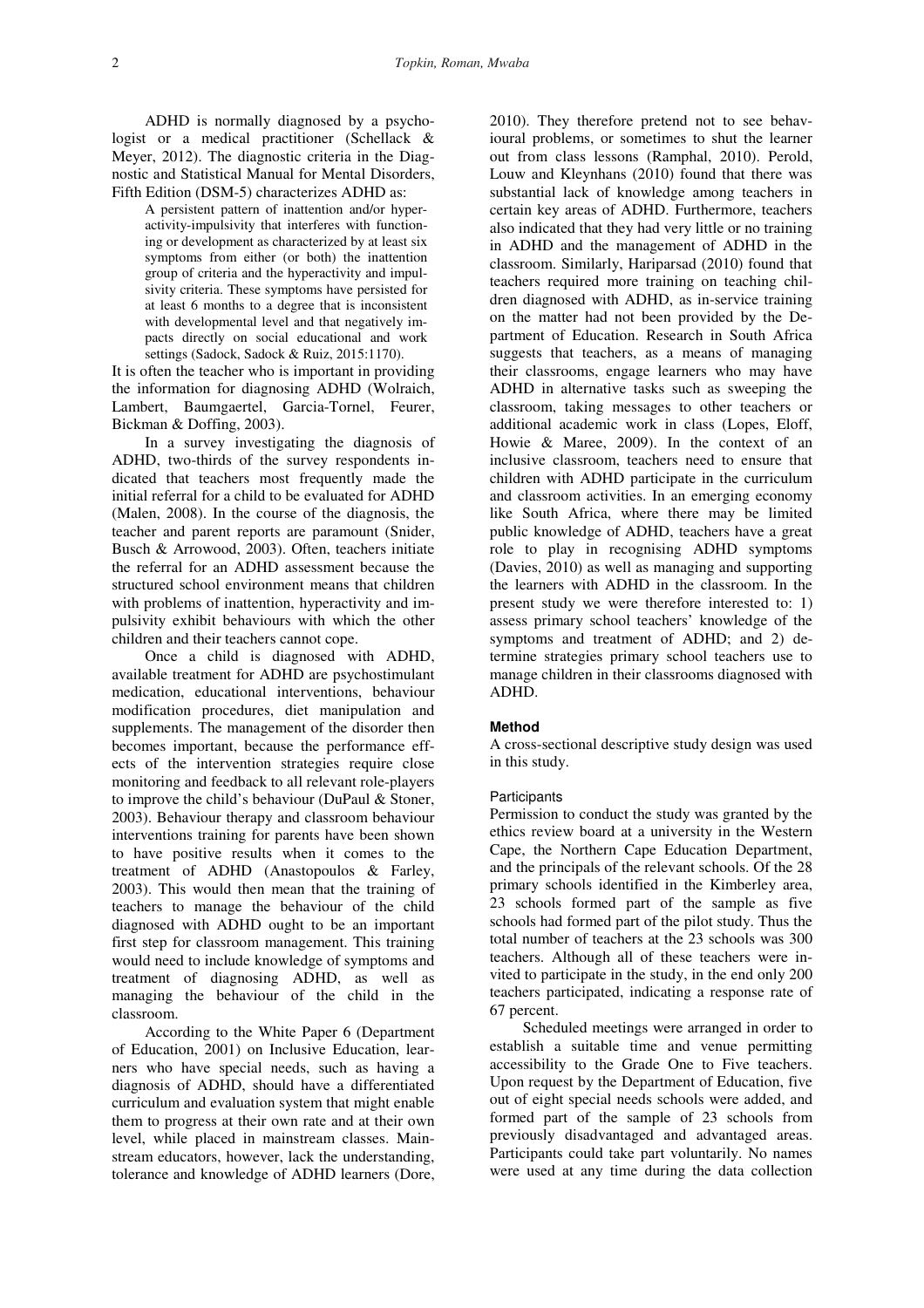process, and in this way, they were assured that their information would remain anonymous and confidential. Participants were provided the opportunity not to participate, and to withdraw at any time during the research process without consequence. The final sample consisted of 200 participants, of whom 178 (89%) were female, and 22 (11%) were male. The *Mean age* of the sample was 43 years  $(SD = 11.01)$ . The majority of the participants identified themselves as Black African  $(33.8\%)$ , married  $(57.6\%)$ , and had over 20 years teaching experience in a primary school.

The schools were divided or categorised according to quintiles, which indicate whether the school is an advantaged or disadvantaged school. A quintile of four or five places the school in the

advantaged category, while a quintile of one or two places it in the disadvantaged category, according to the previous apartheid dispensation. The schools with a quintile of one or two will thereby qualify as no-fee paying school, and parents of children from such a school will therefore not be asked to pay school fees. These are also the schools that participate in the feeding scheme of the Department of Education. Table 1 indicates that the majority of participants taught the foundation phase grades, that is, Grades One, Two and Three. However, within the foundation phase, the majority of teachers (22.8%) were teaching Grade One. Just over 50% of the participants indicated that school fees were payable at their schools.

**Table 1** Demographic information of primary school teachers

| Variables             |                        | $N = 200$ | $\%$ |
|-----------------------|------------------------|-----------|------|
| Gender                | Male                   | 22        | 11   |
|                       | Female                 | 178       | 89   |
|                       | White                  | 47        | 23.7 |
|                       | <b>Black</b>           | 67        | 33.8 |
| Ethnicity             | Coloured               | 81        | 40.9 |
|                       | Indian                 | 3         | 1.5  |
|                       | Married                | 114       | 57.6 |
| <b>Marital Status</b> | Never married          | 46        | 23.2 |
|                       | Widowed                | 15        | 7.6  |
|                       | Divorced               | 23        | 11.6 |
|                       | Afrikaans              | 99        | 50   |
| Language              | English                | 38        | 19.2 |
|                       | Setswana               | 53        | 26.8 |
|                       | $0-12$                 | 51        | 29.5 |
| Years of teaching     | 13-20                  | 50        | 28.9 |
|                       | 21 or more             | 71        | 41   |
|                       | Gr 1                   | 41        | 22.8 |
| Grade teaching        | Gr <sub>2</sub>        | 36        | 20   |
|                       | Gr <sub>3</sub>        | 35        | 19.4 |
|                       | $Gr 4-5$               | 50        | 37.8 |
| Socio-economic status | Pay school fees        | 104       | 53.9 |
|                       | Do not pay school fees | 89        | 46.1 |

Note: Mean Age = 43.65 years (*SD* = 11.01)

# Measuring Instrument

The KADDS measures teachers' understanding and perceptions of ADHD (Sciutto, Terjesen & Frank, 2000). The scale consists of 36 items. The responses were indicated as 'incorrect', 'correct' and 'don't know' responses. Correct responses were indicated with a '1', while incorrect and don't know responses were indicated with a '0'. The Alpha coefficient for the current study was .89 for the total items. This alpha score indicates good reliability of the instrument and similar results were found locally (Perold et al., 2010) and internationally (Alkahtani, 2013; Sciutto, Nolfi & Bluhm, 2004).

The KADDS consists of three subscales. The first subscale measured general information related to ADHD, using 15 items. Items on the general knowledge subscale included: "Attention Deficit Disorder occurs in approximately 15% of all school-aged children", and "it is possible for an

adult to be diagnosed with ADHD" (Sciutto et al., 2000).

The second subscale measures symptoms/diagnosis of ADHD using nine items. Items on the symptoms/diagnosis knowledge subscale included "Symptoms must not be present before age seven to be diagnosed with ADHD" and "children diagnosed with an attention deficit disorder tend to have poor concentration" (Sciutto et al., 2000).

The third subscale measured knowledge of the treatment of ADHD, using 12 items. Items on the treatment knowledge subscale included "Stimulant medication increases concentration" and "Electroconvulsive Therapy (ECT) is an effective treatment for Attention Deficit Disorder" (Sciutto et al., 2000).

As two separate items, teachers were asked if they had received any training regarding ADHD,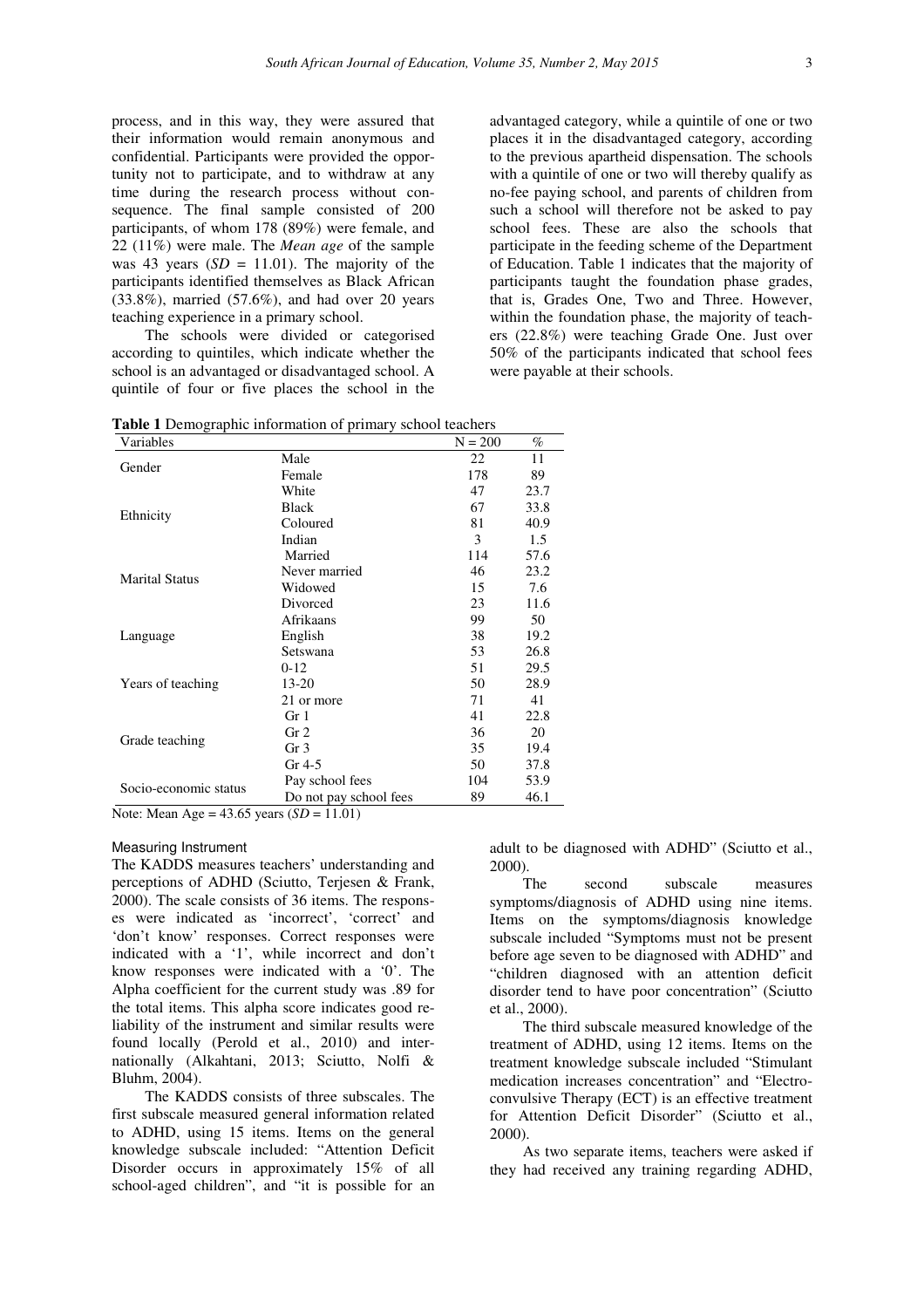and whether they had access to resources concerning ADHD.

Two additional sections were added to the KADDS. These included sections for demographic information, classroom management and training received in terms of ADHD. The items in the demographic section included age, gender, ethnicity, marital status, number of years teaching, and the current grade level being taught. The section on the management of ADHD in the classroom contained 13 items, which were self-constructed, based on a review of the literature (DuPaul & Weyandt, 2006; Raggi & Chronis, 2006), to assess teachers' knowledge and level of support regarding the effectiveness of classroom interventions for children with ADHD. Participants responded to items in the classroom management section on a fourpoint Likert-type scale ranging from  $1 =$  strongly disagree, to  $4 =$  strongly agree. In the data analysis process, the items were recoded to  $1 =$  disagree, and  $2 =$  agree. Interpretation of the responses for the items on teachers' knowledge and level of support regarding the effectiveness of classroom interventions was that higher responses or scores on the items indicated increased knowledge and support for classroom management.

# Data Analysis

The data was entered, coded, cleaned and analysed by means of the Statistical Package in the Social Sciences (SPSS V21), so as to provide information in terms of percentages, frequencies, means and standard deviations. A descriptive analysis was conducted to see how responses to individual items were distributed. Percentage scores were calculated for correct responses, incorrect responses and "don't know" responses. These responses indicate knowledge of ADHD, misperceptions of ADHD and a lack of knowledge of ADHD, respectively.

**Table 2** Responses of teachers: Knowledge of ADHD

| <b>Variables</b>                                  |     |          |
|---------------------------------------------------|-----|----------|
| Correct responses for General Associated Features | 65% | 15 Items |
| Correct responses for symptoms and diagnosis      | 36% | 9 Items  |
| Correct responses for Treatment of ADHD           | 40% | 12 Items |

For the second subscale (see Table 2), symptoms and diagnosis of ADHD, responses were on nine items. The results suggest that 36% of the sample of teachers correctly identified the symptoms and diagnosis of ADHD in children.

The highest proportion of correct responses was given on Item 9 "children with ADHD often fidget or squirm in their seats":  $(86\%, n = 172)$ , while the lowest proportion of correct responses was given on Item 11: "it is common for children with ADHD to have an inflated sense of selfesteem or grandiosity". In terms of incorrect responses, the highest proportion was given on

## **Results**

The results in Tables 2, 3 and 4 show the assessment outcome for primary school teachers' knowledge of ADHD in terms of symptoms and diagnosis, general associated features, and treatment of ADHD. The last column in this table indicates the number of items for each subscale.

Overall, 45% of the teachers correctly identified the responses to the items queried in the questionnaire. The "don't know responses" accounted for 31% of responses, while 22% of the responses were incorrectly identified.

For the first subscale (see Table 2), which is knowledge of general associated features of ADHD, responses were given for 15 items. The results indicate that 65% of the sample of teachers correctly identified the general associated features of ADHD.

The highest proportion of correct responses were given on Item 31: "children with ADHD are more distinguishable from children without ADHD in a classroom setting than in a free play situation"  $(76.4\%, n = 152)$ . The lowest correct responses were given on Item 30: "in very young children (less than 4 years old), the problem behaviours of ADHD children ([*exempli gratia*] e.g. hyperactivity, in-attention) are distinctly different from age appropriate behaviours of children without ADHD" (6%,  $n = 12$ ). The highest incorrect responses were given on Item 27: "children with ADHD generally experience more problems in novel situations than in familiar situations" (63.8%,  $n = 127$ ). Item 31 also received the lowest proportion of incorrect responses. The majority of teachers  $(59\%, n = 118)$  selected "do not know" given on Item 6 "ADHD is more common in the 1st degree biological relatives ([*id est*] i.e. mother, father) of children with ADHD than in the general population".

Item 11, while the lowest proportion of incorrect responses was given on Item 16: "current wisdom about ADHD suggests two clusters of symptoms: One of inattention and another consisting of hyperactivity/impulsivity" (1%, n = 2). The majority of teachers  $(32.5\%, n = 65)$  selected "do not know" for Item 11.

For the third subscale (see Table 2), treatment of ADHD, responses were given on 12 items. The results propose that 40% of the sample of teachers correctly identified the treatment for ADHD in children.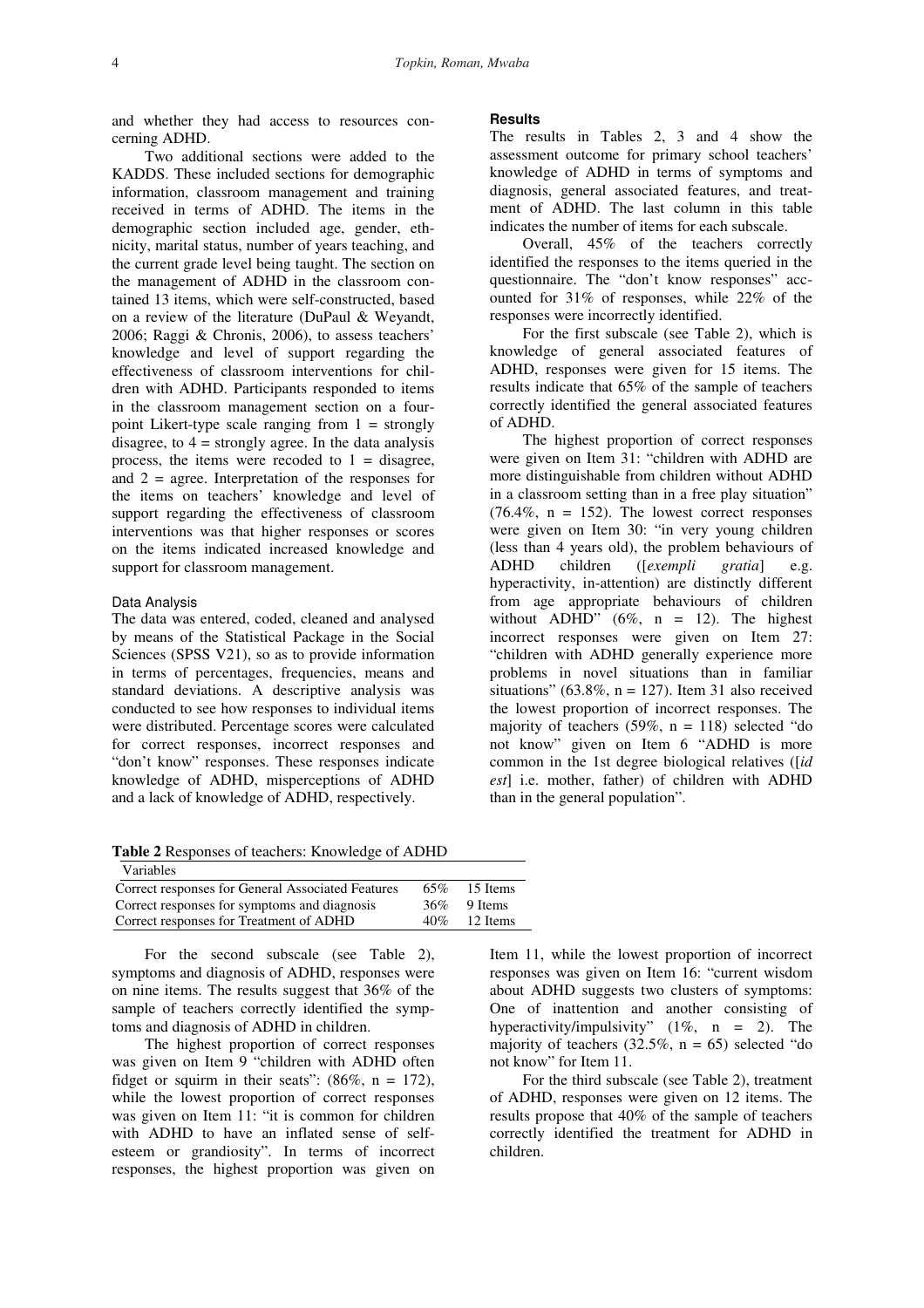The highest proportion of correct responses were given on Item 10 "parent and teacher training in managing a child with ADHD are generally effective when combined with medication treatment" (79.5%,  $n = 159$ ), while the lowest proportion of correct responses were given on Item 34: "behavioural/Psychological interventions for children with ADHD focus primarily on the child's problems with inattention"  $(17.1\%, n = 34)$ . The highest proportion of incorrect responses were given on Item 23: "reducing dietary intake of sugar or food additives is generally effective in reducing the symptoms of ADHD" (69.3%,  $n = 138$ ), while the lowest number of incorrect responses were given on Item 10 (6%,  $n = 12$ ). The majority of teachers  $(73.9\%), n = 147$  selected "do not know" for Item 35 "Electroconvulsive Therapy (i.e. shock treatment) has been found to be an effective treatment for severe cases of ADHD".

When asked if they had received any training and had access to resources regarding ADHD, the majority of teachers indicated that they had received training (82.2%). However, the frequency of responses was almost similar when asked whether or not teachers had access to resources regarding ADHD.

**Table 3** Training and Access to resources

| Training received   |     |      |  |  |
|---------------------|-----|------|--|--|
|                     | N   | %    |  |  |
| Yes                 | 162 | 82.2 |  |  |
| N <sub>0</sub>      | 35  | 17.8 |  |  |
| Access to resources |     |      |  |  |
| Yes                 | 97  | 49.2 |  |  |
| No                  | 100 | 50.8 |  |  |

**Table 4** Perception of classroom management techniques

|                                     | Agree |      | Disagree |      |
|-------------------------------------|-------|------|----------|------|
| Variables                           | N     | $\%$ | N        | %    |
| Seating in classroom                | 156   | 78.4 | 43       | 21.6 |
| Educational interventions           | 193   | 97.0 | 6        | 3.0  |
| Assistive technology                | 163   | 81.9 | 36       | 18.1 |
| Academic & social improvements      | 170   | 85.0 | 29       | 14.6 |
| Setting of behavioural expectations | 160   | 80.8 | 38       | 19.2 |
| Time given for tests                | 115   | 58.4 | 82       | 41.6 |
| Learning expectations               | 167   | 84.3 | 31       | 15.7 |
| Classroom rules                     | 181   | 91.0 | 18       | 9.0  |
| Repetition of directions            | 164   | 82.8 | 34       | 17.2 |
| Class work broken into units        | 165   | 83.3 | 33       | 16.7 |
| Token reinforcement                 | 172   | 86.9 | 26       | 13.1 |
| Communication as intervention       | 171   | 86.4 | 27       | 13.6 |
| Ignore disruptive behaviour         | 132   | 66.7 | 66       | 33.3 |

In the current study, overall, teachers responded correctly to less than 50% of the items on the KADDS. Twenty-two percent provided incorrect responses, which indicate a lack of

knowledge of ADHD, while 31% had misperceptions regarding ADHD. When compared with findings of previous research, the results of the current study are almost similar to a previous local

Table 4 presents the results of teachers' knowledge and perceptions of how children who have been diagnosed with ADHD ought to be managed in the classroom. In general, the results suggest that primary school teachers were mainly supportive of the suggestions for classroom management for children diagnosed with ADHD. Teachers were mainly supportive of using educational interventions (97%) and classroom rules (91%) for classroom management. These suggestions were followed by token reinforcement (86.9%), communication as intervention (86.4%), academic and social improvements (85%), learning expectations (84.3%), classwork broken into units  $(83.3\%)$ , repeating directions  $(82.8\%)$ , setting behavioural and learning expectations (80.8%). The least supported of the classroom management interventions were: time given for tests (58.4%); and ignoring the disruptive behaviour (66.7%) as approaches of classroom management.

# **Discussion**

As an emerging economy, South Africa is committed to developing an education system that aims to redress barriers to learning. The adoption of inclusive education is one approach designed to ensure that children with disabilities are not excluded from the benefits of formal education (Department of Education, 2001). Inclusion in mainstream schools encourages schools (and teachers) to review the structures, approaches to teaching, student grouping and promote the schools to meet the diverse needs of all students (Farrell, 2003). One of the barriers to successful implementation of the policy of inclusive education in South Africa is a lack of teacher skills, and knowledge regarding their role in the intervention and management of disabilities such as ADHD in the classroom.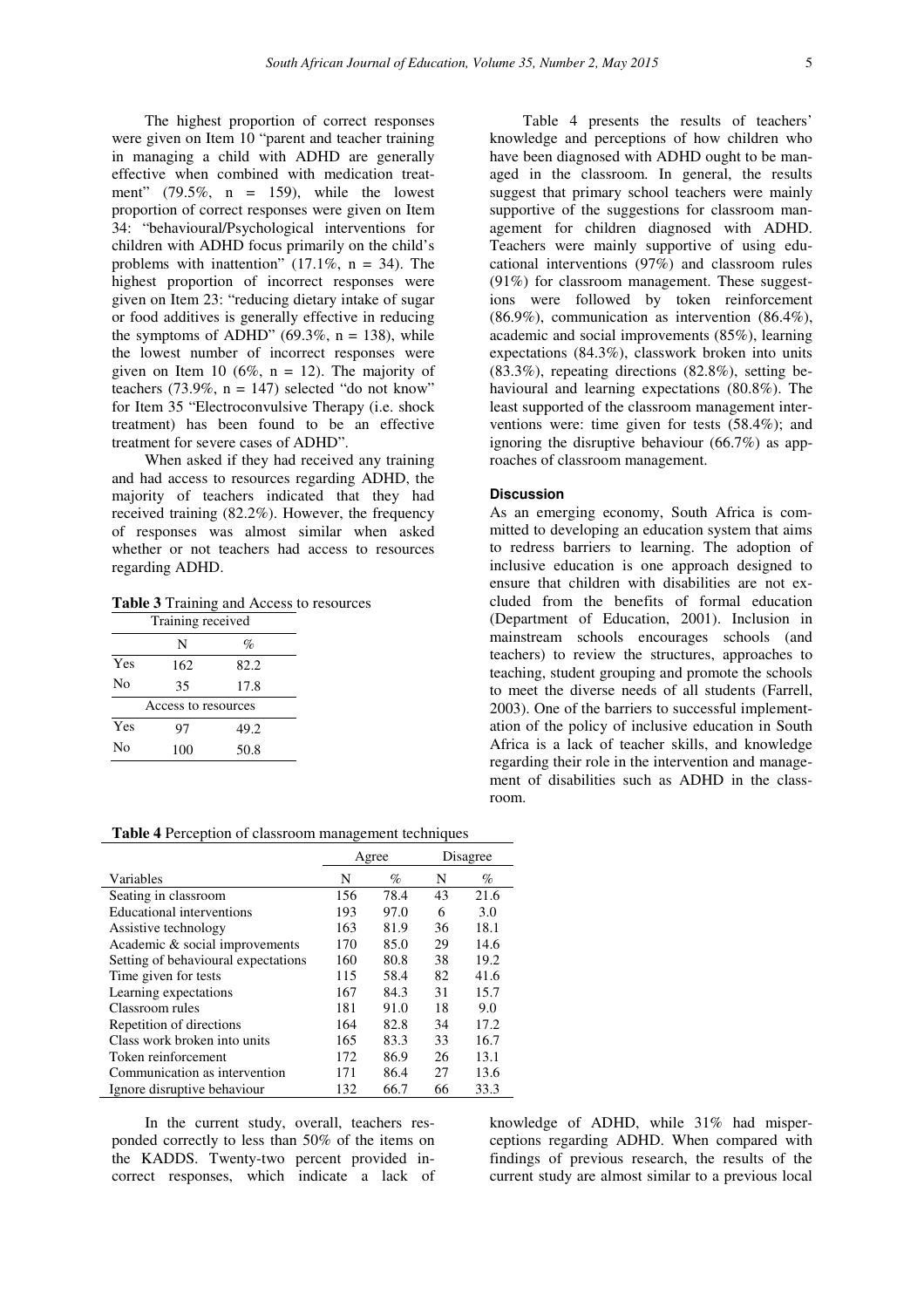study (Perold et al., 2010) with slightly higher responses for knowledge and lower percentage responses for misperceptions, but the same percentage for a lack of knowledge. When compared to international research, Alkahtani (2013) found less correct responses (17.2%), incorrect responses (23%) but much higher misperceptions (59.8%) in a study conducted in Saudi Arabia, while Sciutto et al.'s (2000) study reported an average of 47.8% correct responses.

On further examination, the results suggest that teachers were more knowledgeable regarding the general associated features of ADHD than they were regarding the symptoms and diagnosis and treatment of ADHD. Across the subscales, lack of knowledge was found, particularly for "children with ADHD generally experience more problems in novel situations than in familiar situations"; "it is common for children with ADHD to have an inflated sense of self-esteem or grandiosity"; and "reducing dietary intake of sugar or food additives is generally effective in reducing the symptoms of ADHD". In terms of misperception, teachers indicated more responses for: "Electroconvulsive Therapy (i.e. shock treatment) has been found to be an effective treatment for severe cases of ADHD"; "it is common for children with ADHD to have an inflated sense of self-esteem or grandiosity"; and "ADHD is more common in the 1st degree biological relatives (i.e. mother, father) of children with ADHD than in the general population". These findings are somewhat different to previous research, but similar in particular for the misperception that children with ADHD have higher self-esteem, and that a high sugar diet has an effect on ADHD (Alkahtani, 2013). These responses may indicate that teachers required further training when it came to the identification of ADHD, since the teacher is often the first person to make a referral for assessment for ADHD (Malen, 2008).

For the current sample, the majority of teachers indicated that they had received training on ADHD. However, this training may have been once-off. Perhaps the training should be continuous, as teachers need to be knowledgeable not only about the etiology, diagnosis and prognosis of the disorder, but also how to manage children diagnosed with ADHD in the classroom in order to effect positive outcomes (Alkahtani, 2013; Perold et al., 2010). Furthermore, continuous training would ensure teachers are exposed to problemsolving situations, which may vary and differ for each child diagnosed with ADHD. This continuous training might also provide new approaches to managing children with ADHD in the classroom.

The majority of the current sample of teachers agreed to the suggested strategies for classroom management. These strategies included educational interventions, such as token reinforcement, communication, learning expectations, smaller units of classwork, setting behavioural and learning expectations and repetition of instructions. The least supported strategy, which is possibly the easiest and simplest to implement would be to provide more time for completion of tests. According to Emmer and Stough (2001), some features of classroom management could include: (1) an understanding of current research and theory in classroom management and its relationship to a learners' psychological and learning needs; (2) the ability to create a positive relationship between the learner and the educator and (3) instructional methods that respond to the academic needs of each learner and to the group as a class. Research suggests that there are positive interventions for effectively instructing children with ADHD in the classroom setting (DuPaul & Weyandt, 2006; Raggi & Chronis, 2006). These interventions may include behavioural (token reinforcement), social (social skills training), academic (peer tutoring) supports (DuPaul & Weyandt, 2006), computerassisted instruction, task modifications, self-monitoring, and strategy training for the youth themselves (Raggi & Chronis, 2006). Some basic strategies for academic interventions involve choice making, which allows the student to choose between different classroom activities or tasks. The active teaching of rules including having teachers continually remind the student of classrooms rules verbally and by example, has also been shown to reduce classroom behaviour problems (DuPaul & Stoner, 2003; DuPaul & Weyandt, 2006). Studies have indicated that computer-assisted instruction may also be effective in improving the reading and mathematics skills of children with ADHD (Clarfield & Stoner, 2005; Mautone, DuPaul & Jitendra, 2005). In the United States of America (USA), school-based interventions form part of the treatment regimen for ADHD (Schultz et al., 2011). It is likely that teachers, in the current study, know which interventions can be used to effectively manage ADHD in the classroom, but there is a lower degree of support for these interventions. This could be due to many factors, which could be: 1) Lack of resources at schools, and 2) Support to teachers by making use of support personnel (students/additional assistant teachers to assist with the children with special needs in the classroom).

The findings of this study suggest that there is a need to consider school regulations that will ensure teachers in South African schools have the skills necessary to implement school-based interventions for ADHD. While a few affluent urban schools in the country have access to school counsellors, the majority of schools have no resources in terms of classroom management of ADHD. The success of inclusive education in the country can only be realised if schools are equipped to effectively deal with the diverse needs of all learners.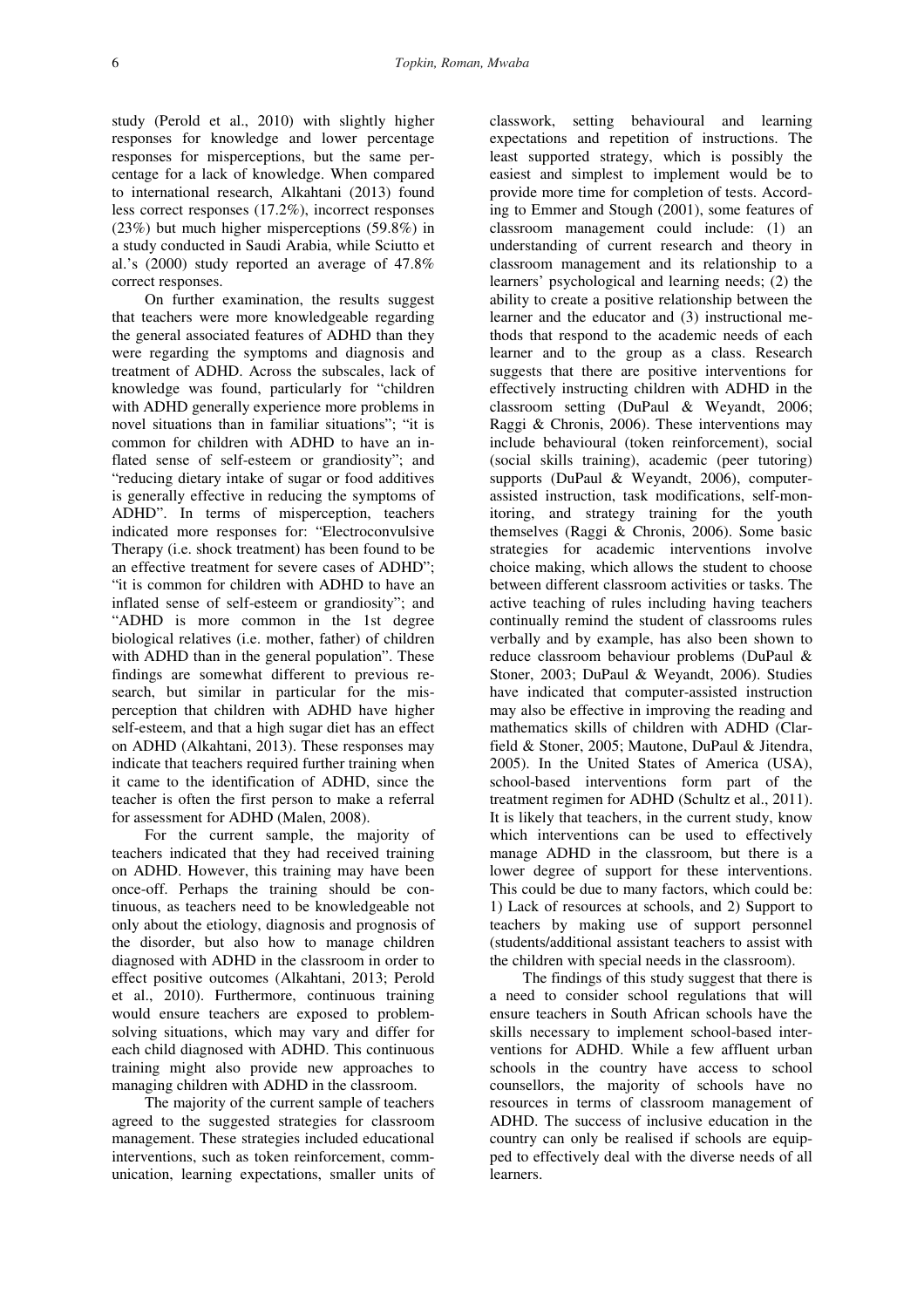# **Conclusion**

The purpose of this study was to investigate primary school teachers' knowledge of ADHD, and its management in the classroom. The results of this study may be helpful towards investigating undergraduate teacher education programmes and in-service training for ADHD, so as to determine what information teachers actually receive about this disorder. Asking teachers what steps they take when a child is exhibiting specific inappropriate behaviour may also provide information regarding teachers' knowledge, training, and application of interventions/management techniques. It would therefore be advantageous to have school psychologists work as consultants to teachers, where they might be able to observe teachers working with a child with ADHD, to help them implement interventions, and interview them about their techniques and barriers. Furthermore, since research suggests a multidisciplinary approach to working with children with ADHD, the amount of support provided to teachers would be useful to include in future studies. It would be helpful if the Department of Basic Education could either revise their decision of doing away with "special needs classes", or put in place District Support Teams to assist the teachers who have to work with children with special needs. Should management techniques be implemented, the academic and social outcomes for children with ADHD could improve. Children displaying symptoms of ADHD might therefore be assisted in order to function to their full potential and support their well-being. This could contribute to a more effective education system, which could thereby prepare all learners thoroughly in becoming productive members of our emerging economy.

### **Acknowledgement**

We would like to thank the Northern Cape Department of Education for allowing us to conduct the study.

### **References**

- Alkahtani KDF 2013. Teachers' knowledge and misconceptions of attention deficit/hyperactivity disorder. *Psychology,* 4(12):963-969. doi: 10.4236/psych.2013.412139
- American Psychiatric Association 2013. *Diagnostic and Statistical Manual of Mental Disorders* (5th ed) (DSM-5). Washington: American Psychiatric Association.
- Anastopoulos AD & Farley SE 2003. A cognitivebehavioral training program for parents of children with attention-deficit/hyperactivity disorder. In AE Kazdin & JR Weisz (eds). *Evidence-based psychotherapies for children and adolescents.* New York: Guilford Press.
- Barkley RA 2005. *Taking Charge of ADHD: The Complete, Authoritative Guide forParents.* New York: Guilford Press.
- Clarfield J & Stoner G 2005. The effects of computerized reading instruction on the academic performance of

students identified with ADHD. *School Psychology Review,* 34(2):246-254.

- Davies R 2010. Identifying a weakness in the UK education system of supporting children with complex social, emotional and behavioural difficulties/ADHD - is government policy preventing effective inclusion for some pupils? Doctoral Dissertation. United Kingdom: University of Greenwich.
- Department of Education 2001. *Educational White Paper 6: Special needs education (Building an Inclusive Education and Training System).* Pretoria: DoE. Available at
	- http://www.education.gov.za/LinkClick.aspx?fileti cket=gVFccZLi/tI=. Accessed 7 March 2015.
- Dore G 2010. *Identification and coping with ADHD learners in the mainstream classroom.* Presentation by psychological guidance support and educational services (PGSES), 24 May.
- DuPaul GJ & Stoner G 2003. *ADHD in the Schools.*  Assessment and Intervention Strategies (2<sup>nd</sup> ed). New York: Guilford Press.
- DuPaul GJ & Weyandt LL 2006. School-based intervention for children with Attention Deficit Hyperactivity Disorder: Effects on academic, social, and behavioural functioning. *International Journal of Disability, Development and Education,*  53(2):161-176. doi: 10.1080/10349120600716141
- Emmer ET & Stough LM 2001. Classroom management: A critical part of educational psychology, with implications for teacher education. *Educational Psychologist,* 36(2):103-112.
- Farrell M 2003. *Understanding Special Educational Needs: A Guide for Student Teachers.* London: Routledge Falmer.
- Hariparsad SD 2010. Challenges facing educators' in the inclusion of attention deficit hyperactivity disordered (ADHD) learners in the mainstream classroom. Unpublished master's thesis. KwaZulu Natal, SA: University of Zululand.
- Kashala E, Tylleskar T, Elgen I, Kayembe KT & Sommerfelt K 2005. Attention deficit and hyperactivity disorder among school children in Kinshasa, Democratic Republic of Congo. *African Health Sciences,* 5(3):172–181.
- Lopes T, Eloff I, Howie S & Maree JG 2009. South African teachers' experiences of children in their classrooms who may have ADHD. *Journal of Psychology in Africa,* 19(3):347-354. doi: 10.1080/14330237.2009.10820301
- Mahomedy Z, Van der Westhuizen D, Van der Linde MJ & Coetsee J 2007. Persistence of attention deficit/hyperactivity disorder into adulthood: a study conducted on parents of children diagnosed with attention deficit/hyperactivity disorder. *South African Psychiatry Review,* 10(2):93-98.
- Malen M 2008. Teacher ADHD referral theory modification may reduce referrals for student ADHD diagnosis. Doctoral dissertation. Minneapolis: University of Minnesota.
- Mautone JA, DuPaul GJ & Jitendra AK 2005. The effect of computer assistedinstruction on the mathematics performance and classroom behavior of children with ADHD. *Journal of Attention Disorders,*  9(1)*:*301-312.
- Muthukrishna N 2013. The geographies of the schooling